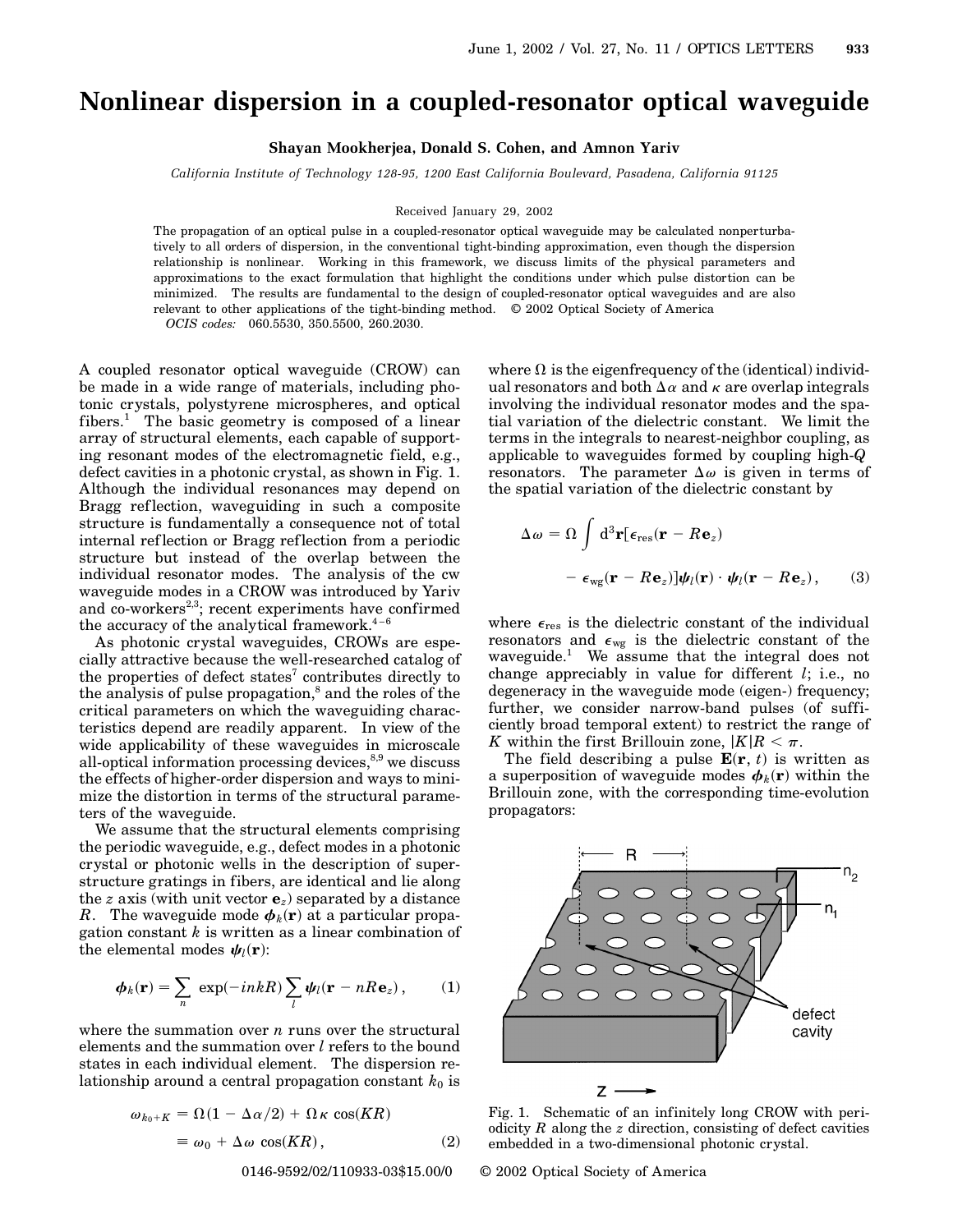$$
\mathbf{E}(\mathbf{r}, t) = \exp(i\omega_0 t) \int_{-\pi/R}^{\pi/R} \frac{dK}{2\pi}
$$
  
 
$$
\times \exp[i\Delta\omega t \cos(KR)]c_{k_0+K}\phi_{k_0+K}(\mathbf{r}). \quad (4)
$$

The boundary conditions specify a pulse shape at the  $z = 0$  cross section of the waveguide and centered at the optical frequency  $\omega_0$ :

$$
\mathbf{E}(\mathbf{r}_{\perp}, z=0, t) = \exp(i\omega_0 t) E(z=0, t) \mathbf{G}(\mathbf{r}_{\perp}), \quad (5)
$$

where  $\mathbf{G}(\mathbf{r}_{\perp})$  describes the transverse mode profile and  $E(z = 0, t)$  is the temporal envelope. The coefficients  $c_{k_0+K}$  in Eq. (4) are derived from the equality of Eq. (4) evaluated at  $z = 0$  and Eq. (5):

$$
E(z = 0, t)\mathbf{G}(\mathbf{r}_{\perp}) = \int_{-\pi/R}^{\pi/R} \frac{dK}{2\pi}
$$
  
×  $\exp[i\Delta\omega t \cos(KR)]c_{k_0+K}\boldsymbol{\phi}_{k_0+K}(\mathbf{r}_{\perp}, z = 0).$  (6)

The vectorial dependence of  $\mathbf{G}(\mathbf{r}_\perp)$  is obtained directly from that of  $\boldsymbol{\phi}_{k_0+K}(\mathbf{r}_{\perp}, z=0)$ . We use the notation  $G(\mathbf{r}_{\perp}) = |\mathbf{G}(\mathbf{r}_{\perp})|.$ 

Equation (6) is readily inverted in the limit of a linear dispersion relationship in place of Eq. (2) by use of the properties of the Fourier transform. But in the general case, we are faced with a more difficult problem: a Fredholm integral equation involving a nonlinear function of *K* in the exponent of the kernel. It is easily verified that using the Taylor series expansion of Eq. (2) does not lead to a tractable solution of Eq. (6) and that the equation is not invertible.

A closed-form solution of Eq. (6) can be found by expansion of the left-hand side of Eq. (6) in a Neumann series of Bessel functions.<sup>10</sup> In obtaining the coefficients of this expansion, certain contour integrals involving the Neumann polynomials are required, but there also exists, under most applicable conditions, a representation in terms of real integrals, which are easier to evaluate numerically. In defining the coefficients

$$
\beta_n = \begin{cases} \frac{1}{2R} c_{k_0} & n = 0 \\ \frac{n}{i^n} \int_0^\infty \frac{\mathrm{d}t'}{t'} [E(0, t') - E(0, 0)] J_n(\Delta \omega t') & n \ge 1 \end{cases},
$$
\n(7)

there is one overall degree of freedom in  $c_{k_0}$ , representing a scale factor that is accounted for by Parseval's relationship.<sup>10</sup> The propagation of a pulse is given by

$$
\mathbf{E}(\mathbf{r},t) = \frac{1}{4} \exp(i\omega_0 t) \sum_{m=0}^{\infty} b_m J_m(\Delta \omega t) \sum_{n=0}^{\infty} \beta_n G(\mathbf{r}_{\perp})
$$
  
 
$$
\times \left\{ \exp[-i(\pm m \pm n) + k_0 R] \sum_{l} \psi_l [\mathbf{r} - (\pm m \pm n)_+ R \mathbf{e}_z] \right\},
$$
(8)

where the coefficients *bm* are defined as

$$
b_m = \begin{cases} 1 & m = 0 \\ 2i^m & m \ge 1 \end{cases}.
$$
 (9)

We have used the symbol  $()_+$  in Eq. (8) as a compact notation for the sum over both choices of sign of  $\pm$  that yield a nonnegative number for the expression inside the brackets.

In the following, we focus on the longitudinal waveguiding characteristics and set  $G(\mathbf{r}_{\perp}) = 1$  for simplicity. We also drop the vectorial dependence of  $\psi(\mathbf{r})$  and of  $\mathbf{E}(\mathbf{r}, t)$ , since the two are the only vectorial functions in Eq. (8) and are related in a straightforward manner. The resulting field depends on only one spatial and one temporal coordinate, ref lecting the intrinsic physical geometry of the waveguide.

We ask what temporal waveform would be measured by an observer sitting at one of the resonators, i.e.,  $E(z, t)$  as a function of *t* with the spatial coordinate *z* set to the location of one of the resonators (so that  $z/R$  is an integer). In the practically important limit of high- $Q$  resonators,  $\psi_l(z)$  is narrowly peaked around  $z = 0$ ,  $|\psi_l(z = \pm R)| \ll |\psi(z = 0)|$ , and we can simplify the double summations over *m* and *n* in Eq. (8) by representing this condition as a Kronecker delta function. After some algebra, we may write an expression for the envelope  $E(z, t)$  defined by the usual relationship,  $|\mathbf{E}(\mathbf{r}, t)| \equiv \exp[i(\omega_0 t - k_0 z)]E(z, t)$ , as the sum of two terms:

$$
E(z,t) = \frac{1}{4} \sum_{n=-\infty}^{z/R} \tilde{b}_n J_m(\Delta \omega t) \beta_{z/R-n} \sum_l \psi_l(z=0)
$$
  
 
$$
\times \frac{1}{4} \sum_{n=z/R}^{\infty} b_n J_n(\Delta \omega t) \beta_{n-z/R} \sum_l \psi_l(z=0), \quad (10)
$$

where

$$
\tilde{b}_n = \begin{cases} 2b_0 & n = 0 \\ b_n & n \neq 0 \end{cases}.
$$
\n(11)

Note that Eq. (11) equates the magnitudes of  $\tilde{b}$  as a consequence of the original definition, Eq. (9).

As functions of *t*, the first term on the right-hand side of Eq. (10) represents a backward-propagating pulse and the second term gives the forwardpropagating pulse. One way to see this is by using the fact that, for small  $t, J_n(t) \sim t^n$ , so as we increase  $n, J_n(t)$  rises from zero at larger  $t$ . As  $z$ increases (and consequently so does the integer, *zR*), a larger value of *n* is required for maintaining the same argument of  $\beta$  in the second term of Eq. (10). Through its corresponding Bessel function, this term will contribute significantly at larger *t* than a term involving a smaller *n*. Physically, this term describes a point on the envelope reaching greater values of *z* at later *t*, i.e., a forward-propagating pulse. A similar argument shows that the first term in Eq. (10), with the modified coefficients  $\tilde{b}_n$ , describes a backwardpropagating pulse.

A pulse envelope as a function of *t* is therefore described by a contiguous set of Bessel functions: